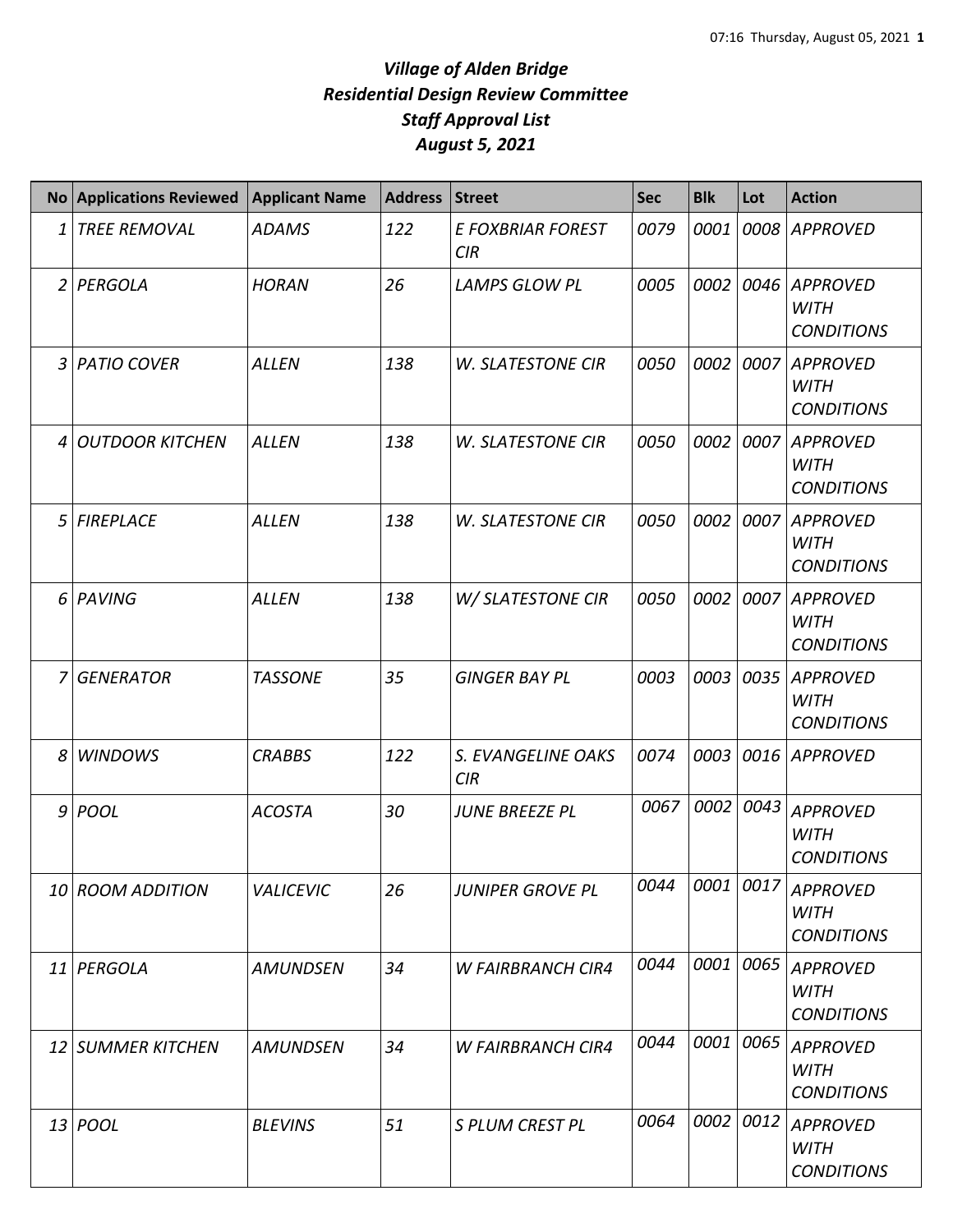|                 | No Applications Reviewed | <b>Applicant Name</b> | <b>Address</b> | <b>Street</b>                   | <b>Sec</b> | <b>Blk</b> | Lot  | <b>Action</b>                                       |
|-----------------|--------------------------|-----------------------|----------------|---------------------------------|------------|------------|------|-----------------------------------------------------|
|                 | 14 FIRE PIT              | <b>BLEVINS</b>        | 51             | S PLUM CREST PL                 | 0064       | 0002       | 0012 | <b>APPROVED</b><br><b>WITH</b><br><b>CONDITIONS</b> |
| 15 <sup>1</sup> | <b>GENERATOR</b>         | <b>BROWN</b>          | 95             | <b>ANISE TREE PL</b>            | 0066       | 0001       | 0024 | <b>APPROVED</b><br><b>WITH</b><br><b>CONDITIONS</b> |
|                 | 16 FENCE                 | <b>CANURECI</b>       | 31             | <b>MERIT WOODS PL</b>           | 0008       | 0003       | 0002 | <b>APPROVED</b><br><b>WITH</b><br><b>CONDITIONS</b> |
| 17              | <b>TREE REMOVAL</b>      | <b>MARTIN</b>         | 151            | <b>MAPLE PATH PL</b>            | 0037       | 0003       | 0004 | <b>APPROVED</b>                                     |
| 18              | <b>GENERATOR</b>         | <b>MELTZER</b>        | 30             | <b>S BENTON WOODS CIR</b>       | 0043       | 0002       | 0003 | <b>APPROVED</b><br><b>WITH</b><br><b>CONDITIONS</b> |
|                 | 19 FENCE                 | <b>THORPE</b>         | 30             | <b>CLOVERGATE CIR</b>           | 0054       | 0001       | 0023 | <b>APPROVED</b><br><b>WITH</b><br><b>CONDITIONS</b> |
| 20              | <b>GENERATOR</b>         | <b>LORD</b>           | 27             | <b>VINCA TRAIL</b>              | 0059       | 0001       | 0028 | <b>APPROVED</b><br><b>WITH</b><br><b>CONDITIONS</b> |
| 21              | PERGOLA                  | <b>WEIDLEIN</b>       | 19             | <b>HARMONY ARBOR CT</b>         | 0018       | 0002       | 0030 | <b>APPROVED</b><br><b>WITH</b><br><b>CONDITIONS</b> |
|                 | 22 FENCE                 | <b>ELLIS</b>          | 10             | N WINTERPORT CIR                | 0005       | 0003       | 0012 | <b>APPROVED</b><br><b>WITH</b><br><b>CONDITIONS</b> |
|                 | 23 FENCE                 | LEWIS                 | 18             | S. BRISOL OAK CIR               | 0011       | 0002       |      | 0057 APPROVED                                       |
|                 | 24 BASKETBALL GOAL       | <b>HERRICKS</b>       | 131            | <b>HAWKSNEST CT</b>             | 0074       | 0001       |      | 0033 APPROVED                                       |
|                 | 25 ROOF                  | <b>LEOPARD</b>        | 39             | <b>VERANDA RIDGE</b>            | 0069       | 0001       |      | 0048 APPROVED                                       |
|                 | 26 DOOR                  | <b>BIRJAH</b>         | 30             | <b>S SILVER CRESCENT</b><br>CIR | 0001       | 0003       |      | 0022 APPROVED                                       |
|                 | 27 ROOF                  | <b>RIEBE</b>          | 55             | S BETHANY BEND                  | 0036       | 0002       |      | 0008 APPROVED                                       |
| 28              | <b>WINDOWS</b>           | <b>HURLEY</b>         | $\overline{2}$ | <b>WISTFUL VISTA PL</b>         | 0023       | 0001       |      | 0011 APPROVED                                       |
|                 | 29 FENCE                 | <b>MILLER</b>         | 98             | <b>N BROOKSEDGE CIR</b>         | 0058       | 0002       |      | 0018 APPROVED                                       |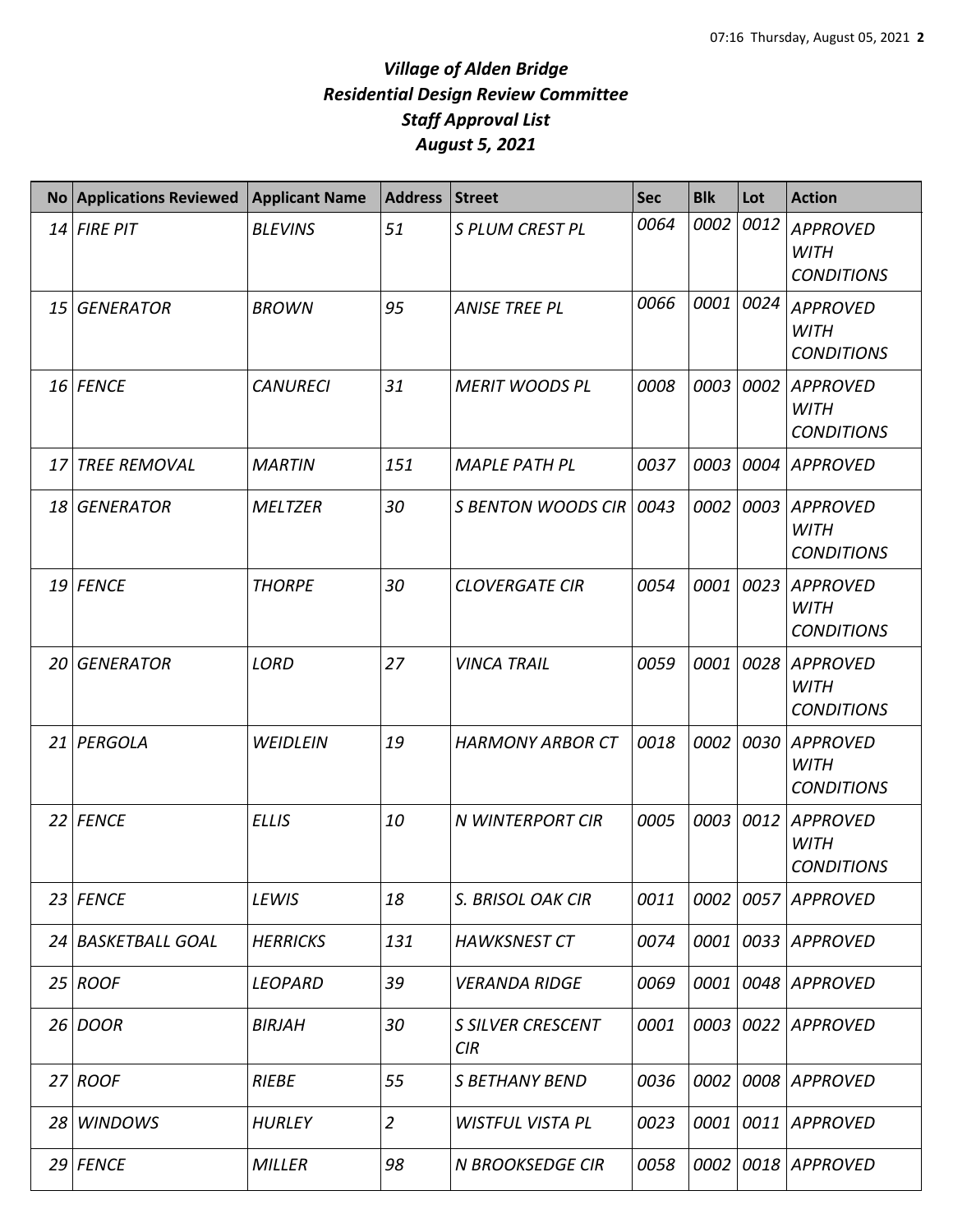|                 | No Applications Reviewed              | <b>Applicant Name</b>              | <b>Address</b> | <b>Street</b>              | <b>Sec</b> | <b>Blk</b> | Lot  | <b>Action</b>                                       |
|-----------------|---------------------------------------|------------------------------------|----------------|----------------------------|------------|------------|------|-----------------------------------------------------|
|                 | 30   MOTORIZED SCREENS                | <b>RUTIGLIANO II</b>               | 46             | <b>SILK BAY PL</b>         | 0030       | 0001       | 0062 | <b>APPROVED</b><br><b>WITH</b><br><b>CONDITIONS</b> |
|                 | 31 PAVING                             | <b>RUTIGLIANO II</b>               | 46             | <b>SILK BAY PL</b>         | 0030       | 0001       | 0062 | <b>APPROVED</b>                                     |
|                 | 32 GENERATOR                          | <b>BENNETT</b>                     | 14             | <b>MUSGROVE</b>            | 0078       | 0001       | 0063 | <b>APPROVED</b><br><b>WITH</b><br><b>CONDITIONS</b> |
|                 | 33 GENERATOR                          | <b>BECKMAN</b>                     | 67             | <b>RUBYLACE CT</b>         | 0060       | 0001       | 0017 | <b>APPROVED</b><br><b>WITH</b><br><b>CONDTIONS</b>  |
|                 | 34 DRIVEWAY                           | <b>BELTRAN</b>                     | 43             | <b>SHADY POND PL</b>       | 0001       | 0002       | 0042 | <b>APPROVED</b><br><b>WITH</b><br><b>CONDITIONS</b> |
| 35 <sub>1</sub> | WALKWAY                               | <b>BELTRAN</b>                     | 43             | <b>SHADY POND PL</b>       | 0001       | 0002       | 0042 | <b>APPROVED</b><br><b>WITH</b><br><b>CONDITIONS</b> |
|                 | 36 COLOR                              | <b>JAMESON</b>                     | 22             | <b>EMPIRE FOREST PL</b>    | 0046       | 0001       | 0027 | <b>APPROVED</b>                                     |
|                 | 37 FENCE                              | <b>HUNT</b>                        | 99             | N. MERRYWEATHWER<br>CIR    | 0082       | 0001       | 0059 | <b>APPROVED</b>                                     |
|                 | 38 HOME GARAGE<br><b>CONSTRUCTION</b> | <b>HAIDAR</b>                      | 163            | <b>MAPLE PATH PL</b>       | 0037       | 0003       | 0001 | <b>APPROVED</b><br><b>WITH</b><br><b>CONDTIONS</b>  |
|                 | 39 FRONT DOOR                         | <b>HAIDAR</b>                      | 163            | <b>MAPLE PATH PL</b>       | 0037       | 0003       | 0001 | <b>APPROVED</b><br><b>WITH</b><br><b>CONDTIONS</b>  |
| 40              | <b>TREE REMOVAL</b>                   | <b>HUNTER</b>                      | 130            | <b>GREEN GABLES CIRCLE</b> | 0009       | 0003       | 0044 | <b>APPROVED</b><br><b>WITH</b><br><b>CONDITIONS</b> |
|                 | 41 PAVING                             | <b>BRUNO</b>                       | 43             | N WINTERPORT CIR           | 0005       | 0002       | 0026 | <b>APPROVED</b>                                     |
|                 | 42 PERGOLA                            | <b>BRUNO</b>                       | 43             | N WINTERPORT CIR           | 0005       | 0002       | 0026 | <b>APPROVED</b>                                     |
|                 | 43 FENCE                              | <b>HERNANDEZ</b>                   | 31             | <b>SLATESTONE CIR</b>      | 0050       | 0001       | 0050 | <b>APPROVED</b><br><b>WITH</b><br><b>CONDITIONS</b> |
|                 | 44 COLOR                              | <b>GREYWING</b><br><b>BOYS LLC</b> | 174            | <b>W GREYWING CIR</b>      | 0006       | 0002       | 0009 | <b>APPROVED</b>                                     |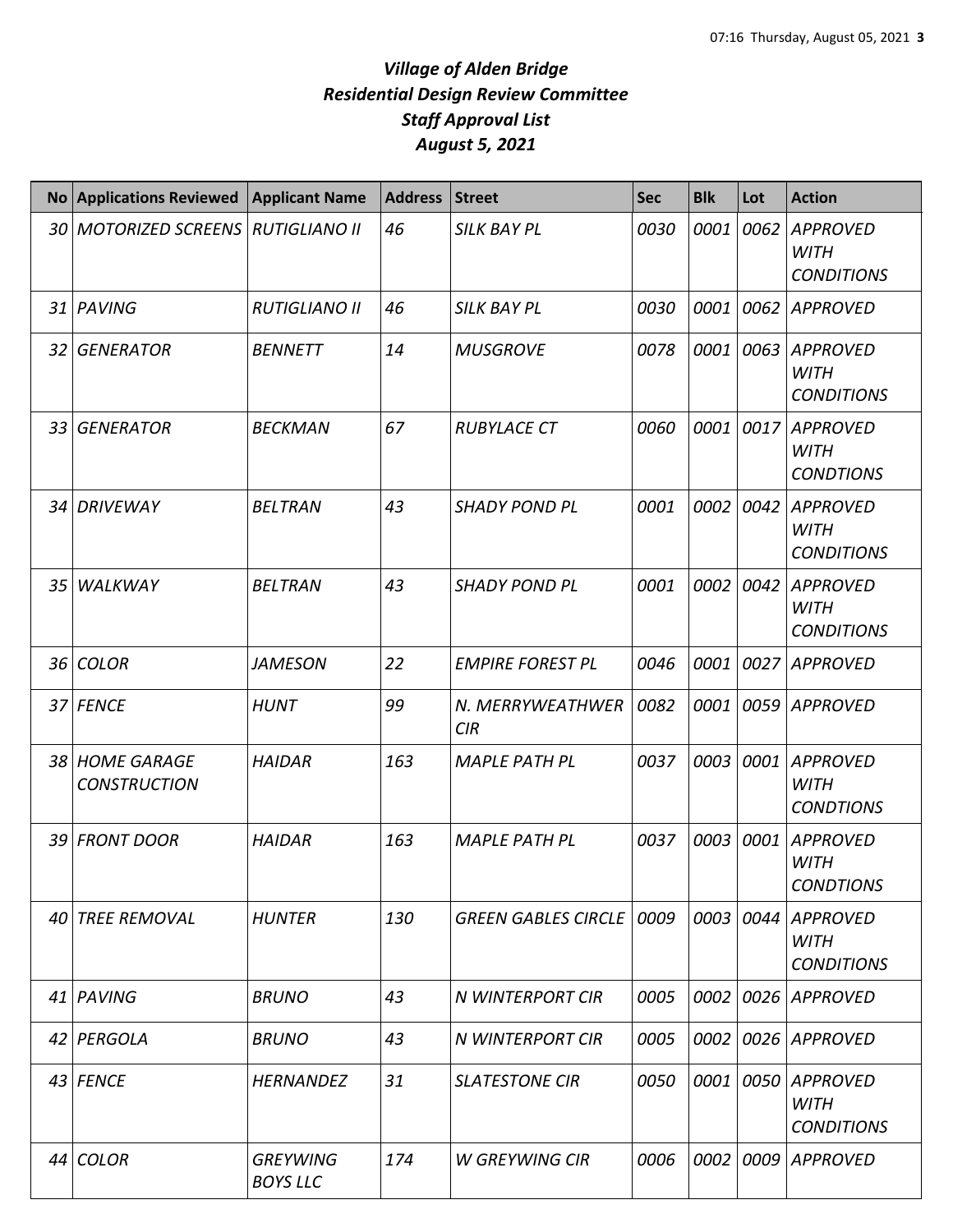|    | No Applications Reviewed | <b>Applicant Name</b>              | <b>Address</b> | <b>Street</b>              | <b>Sec</b> | <b>Blk</b> | Lot  | <b>Action</b>                                       |
|----|--------------------------|------------------------------------|----------------|----------------------------|------------|------------|------|-----------------------------------------------------|
| 45 | <b>GARAGE DOORS</b>      | <b>GREYWING</b><br><b>BOYS LLC</b> | 174            | W GREYWING CIR             | 0006       | 0002       | 0009 | <b>APPROVED</b>                                     |
|    | 46 POOL                  | <b>VICKERS</b>                     | 19             | SERENITY WOODS PL          | 0013       | 0003       | 0012 | <b>APPROVED</b><br><b>WITH</b><br><b>CONDITIONS</b> |
|    | 47 FIRE PIT              | <b>VICKERS</b>                     | 19             | SERENITY WOODS PL          | 0013       | 0003       | 0012 | <b>APPROVED</b><br><b>WITH</b><br><b>CONDITIONS</b> |
| 48 | <b>WINDOWS</b>           | <b>PLOETNER</b>                    | 19             | WILD COLT PL               | 0009       | 0003       | 0018 | <b>APPROVED</b>                                     |
| 49 | <b>GENERATOR</b>         | <b>LASSETTER</b>                   | 202            | <b>W STEDHILL LOOP</b>     | 0099       | 0001       | 0013 | <b>APPROVED</b><br><b>WITH</b><br><b>CONDITIONS</b> |
|    | 50 FENCE                 | <b>SCRUGGS</b>                     | 107            | E FAIRBRANCH CIR           | 0044       | 0002       | 0004 | <b>APPROVED</b><br><b>WITH</b><br><b>CONDITIONS</b> |
|    | 51 FENCE                 | <b>SORGE</b>                       | 55             | <b>S CRISP MORNING CIR</b> | 0093       | 0001       | 0014 | <b>APPROVED</b>                                     |
| 52 | <b>WINDOWS</b>           | <b>KOULETSIS</b>                   | 35             | <b>KEELROCK PL</b>         | 0050       | 0001       | 0102 | <b>APPROVED</b><br><b>WITH</b><br><b>CONDITIONS</b> |
|    | 53 <i>POOL</i>           | <b>DUCOMMUN</b>                    | 19             | <b>SILK TREE PL</b>        | 0081       | 0002       | 0032 | <b>APPROVED</b><br><b>WITH</b><br><b>CONDITIONS</b> |
|    | 54 PATIO                 | <b>DUCOMMUN</b>                    | 19             | <b>SILK TREE PL</b>        | 0081       | 0002       | 0032 | <b>APPROVED</b>                                     |
| 55 | WALKWAY                  | <b>DUCOMMUN</b>                    | 19             | <b>SILK TREE PL</b>        | 0081       |            |      | 0002 0032 APPROVED                                  |
|    | 56 FENCE                 | <b>KALISH</b>                      | 14             | <b>TIVOLI GARDEN CT</b>    | 0016       | 0002       | 0031 | <b>APPROVED</b>                                     |
|    | 57 FENCE                 | <b>NORI</b>                        | 39             | TAUPEWOOD PL               | 0074       | 0003       |      | 0049 APPROVED                                       |
|    | <b>58 DECK</b>           | BERRY                              | 10             | <b>GINGER BAY PL</b>       | 0003       | 0003       |      | 0038 APPROVED                                       |
|    | 59 FENCE                 | <b>WALKER</b>                      | 127            | N PINEY PLAINS CIR         | 0008       | 0001       |      | 0006 APPROVED                                       |
| 60 | <b>TREE REMOVAL</b>      | <b>ZHENG</b>                       | 63             | <b>E SLATESTONE CIR</b>    | 0050       | 0001       | 0042 | APPROVED                                            |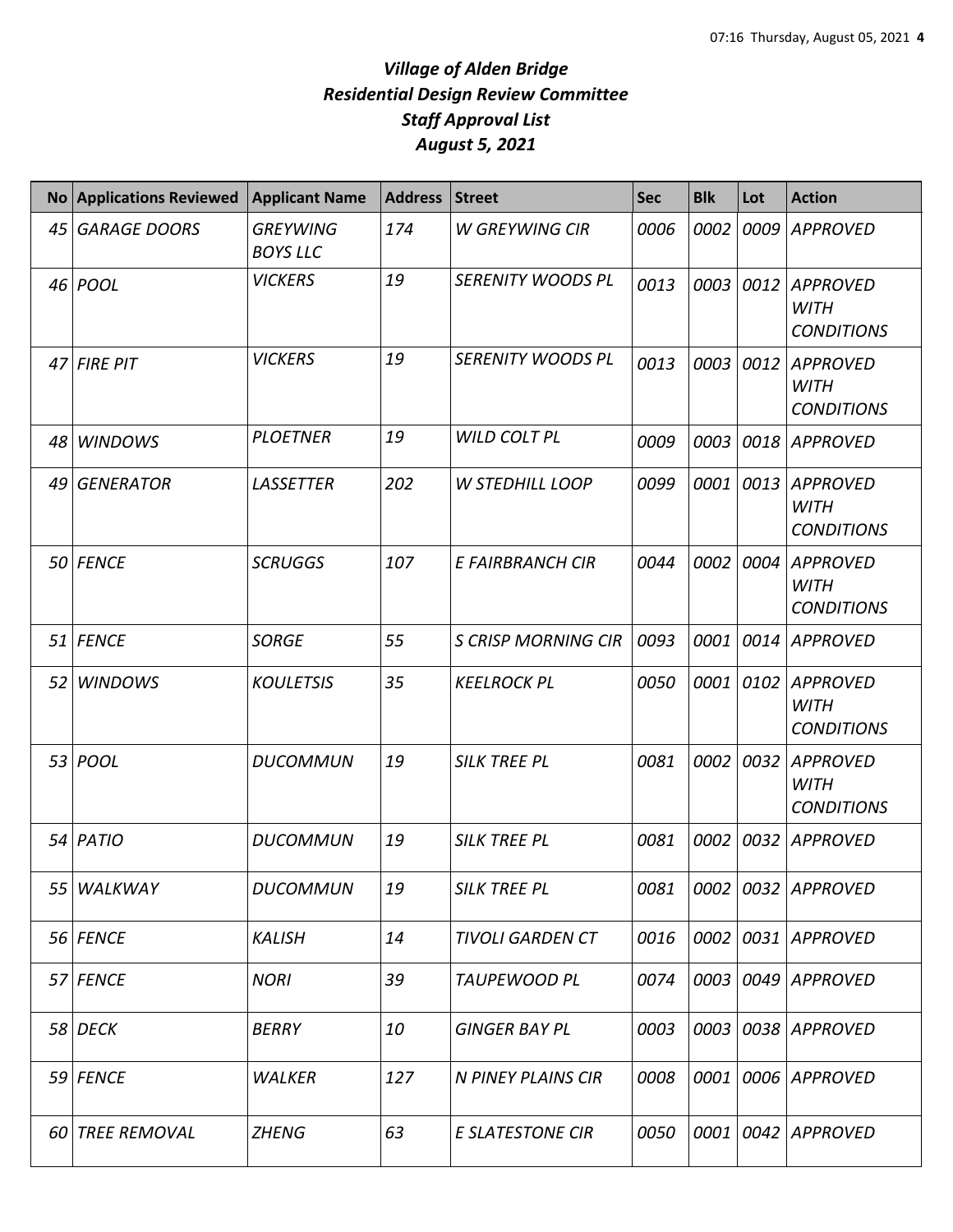|      | No Applications Reviewed | <b>Applicant Name</b>                     | <b>Address</b> | <b>Street</b>                           | <b>Sec</b> | <b>Blk</b> | Lot  | <b>Action</b>                                       |
|------|--------------------------|-------------------------------------------|----------------|-----------------------------------------|------------|------------|------|-----------------------------------------------------|
| 61   | <b>TREE REMOVAL</b>      | <b>QUELLY</b>                             | 58             | N GOLDENVINE CIR                        | 0065       | 0001       |      | 0039 APPROVED                                       |
|      | 62 FENCE                 | <b>ZHOU</b>                               | 39             | <b>AUBURN PATH DR</b>                   | 0047       | 0001       |      | 0010 APPROVED                                       |
| 63   | <b>FENCE</b>             | <b>BROWN</b>                              | 95             | <b>ANISE TREE PL</b>                    | 0066       | 0001       |      | 0024 APPROVED                                       |
| 64   | <b>TREE REMOVAL</b>      | YE                                        | 60             | <b>WINTERPORT CIR</b>                   | 0005       | 0001       |      | 0039 APPOVED                                        |
| 65   | <b>FENCE</b>             | <b>SHIRAZI</b>                            | 130            | <b>S MILLPORT CIR</b>                   | 0040       | 0002       |      | 0010 APPROVED                                       |
| 66 I | <b>FENCE STAIN</b>       | <b>GIBBS</b>                              | 11             | <b>TIMBERLEA PL</b>                     | 0063       | 0002       |      | 0024 APPROVED                                       |
| 67 I | <b>FRENCH DOORS</b>      | <b>CAROL BOWEN</b><br><b>LIVING TRUST</b> | 23             | <b>S ASHLEY GREEN</b>                   | 0053       | 0001       | 0016 | APPROVED<br><b>WITH</b><br><b>CONDITIONS</b>        |
| 68   | <b>PATIO COVER</b>       | <b>CAROL BOWEN</b><br><b>LIVING TRUST</b> | 23             | <b>S ASHLEY GREEN</b>                   | 0053       | 0001       | 0016 | <b>APPROVED</b><br><b>WITH</b><br><b>CONDITIONS</b> |
| 69   | <b>COLOR</b>             | <b>BETHLEY</b>                            | 207            | <b>LATTICE GATE ST</b>                  | 0055       | 0001       |      | 0023 APPROVED                                       |
|      | 70 ROOF                  | <b>WHELCHEL</b>                           | 6              | <b>SILK TREE PL</b>                     | 0081       | 0002       |      | 0036 APPROVED                                       |
| 71 I | <b>COLOR</b>             | <b>MEACHAM</b>                            | 18             | TRELLIS GATE ST                         | 0055       | 0001       |      | 0004 APPROVED                                       |
| 72   | <b>TREE REMOVAL</b>      | <b>IRISARRI</b>                           | 123            | N BETHANY BEND CIR                      | 0036       | 0003       |      | 0035 APPROVED                                       |
|      | 73   ROOF                | <b>WOODRUFF</b>                           | 166            | W. EVANGELINE OAKS   0074<br><b>CIR</b> |            |            |      | 0003 0008 APPROVED                                  |
|      | 74 SWIMMING POOL         | <b>LAMBKIN</b>                            | $\overline{2}$ | <b>WILDFLOWER TRACE</b>                 | 0039       | 0002       | 0001 | <b>APPROVED</b><br>WITH<br><b>CONDITIONS</b>        |
| 75 I | PATIO                    | <b>SCHWACH</b>                            | 3              | <b>TRILLING BIRD PL</b>                 | 0081       | 0003       |      | 0001 APPROVED                                       |
| 76 I | <b>FOUNTAIN</b>          | <b>SCHWACH</b>                            | 3              | <b>TRILLING BIRD PL</b>                 | 0081       | 0003       |      | 0001 APPROVED                                       |
| 77   | <b>FRONT WALKWAY</b>     | <b>ALLEN</b>                              | 11             | <b>TAUPEWOOD PL</b>                     | 0074       | 0042       |      | 0003 APPROVED                                       |
| 78   | <b>TREE REMOVAL</b>      | <b>STAVAR</b>                             | 18             | E. HONEY GROVE PL                       | 0030       | 0001       |      | 0033 APPROVED                                       |